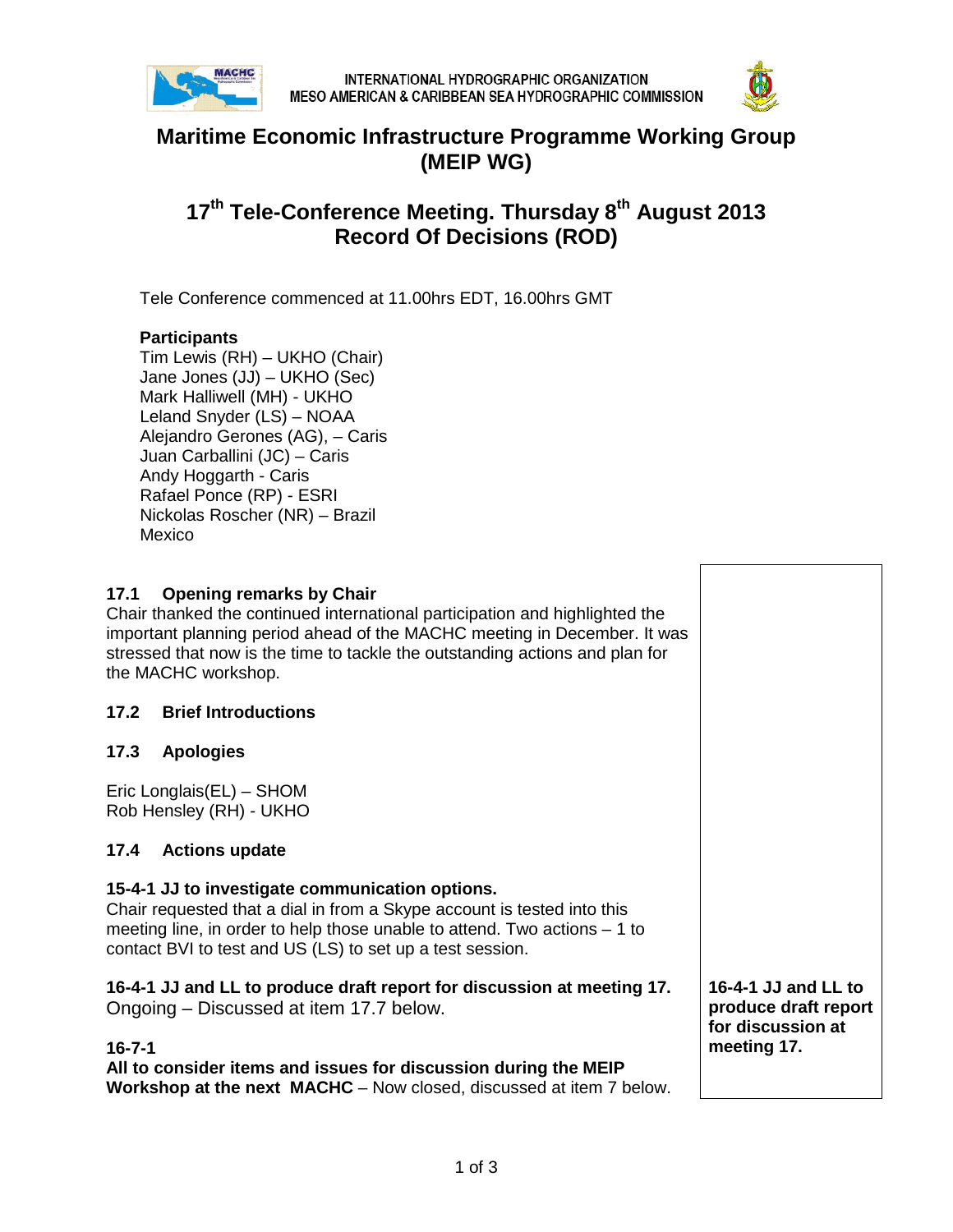## **17.5 Letter to IHB**

Chair asked all those who hadn't reviewed the letter to do so and feed back any comments. Chair pointed out that whilst this didn't achieve the governance/resource support requested, it offered options to apply for funding. Caris clarified the CBSC application process and noted the potential timeline involved. Chair concluded that whilst it is a slow process it should be done, whilst seeking alternative funding opportunities.

### **17.6 Demonstrator Tool**

In respect of item 5, the chair clarified to industry that currently this WG and MACHC is without funding that may be required to "industrialise" or expand and that this is to be discussed with MACHC chair later this month. Given this position chair suggested that the group should reach out to other similar or potentially overlapping work streams to maximise efficiency. An example was REMPEITC.

ESRI – commented that the important thing is to consider exactly what we want to achieve and how to achieve it and to enable the maximum data sharing possible.

## **17.7 MEIP Workshop at MACHC**

Chair confirmed that there will be a MEIP WG Workshop from 0900 – 1230 on Monday 9<sup>th</sup> December ahead of the main MACHC meeting and encouraged all to attend/feed in suggestions to maximise this opportunity. US – suggested that a practical proof of concept demonstration would be useful at this session. The group supported this and chair highlighted a meeting held between IHO president, Maritime Alliance and MEIP chair, where it was concluded that the MEIP group had gone as far as it can go within its own skill sets regarding maritime funding, and that the OECS was the most likely candidate to achieve a successful bid. This was based on a number of points including:.

a. OECS has good governance<br>b. OECS has an identified requi

OECS has an identified requirement

c. OECS survey programme would support multiple nations, and is a regional approach.

d. OECS is already well connected to development/aid organisations.

e. OECS need to be the body that seeks the funding support; however the MEIP could provide supporting geospatial information to underpin the bid.

Some subjects for the workshop suggested include:

1. A verbal update reflecting the MEIP – WG report

2. The presentation of a proof of concept/regional requirement through OECS, above.

3. A review against other IHO initiatives, focussing on the IHOs MSDI WG.

## **17.8 Any Other Business**

US - briefed on a senior meeting on Marine Spatial Planning in southern

**17-5-1 MEIP Group to feed in suggestions for CBSSC Funding Bid**

**17-6-1 UK (MH) to contact REMPEITC and feed back an update to the group.**

**17-6-2 (If appropriate) MEIP SEC to invite REMPEITC to future MEIP WG meetings.**

**17-7-1 MEIP WG Chair to submit draft agenda to MACHC Chair for MEIP WG workshop at MACHC.**

**17-7-2 MEIP WG Chair to contact OECS through MACHC chair, regarding regional survey requirements.**